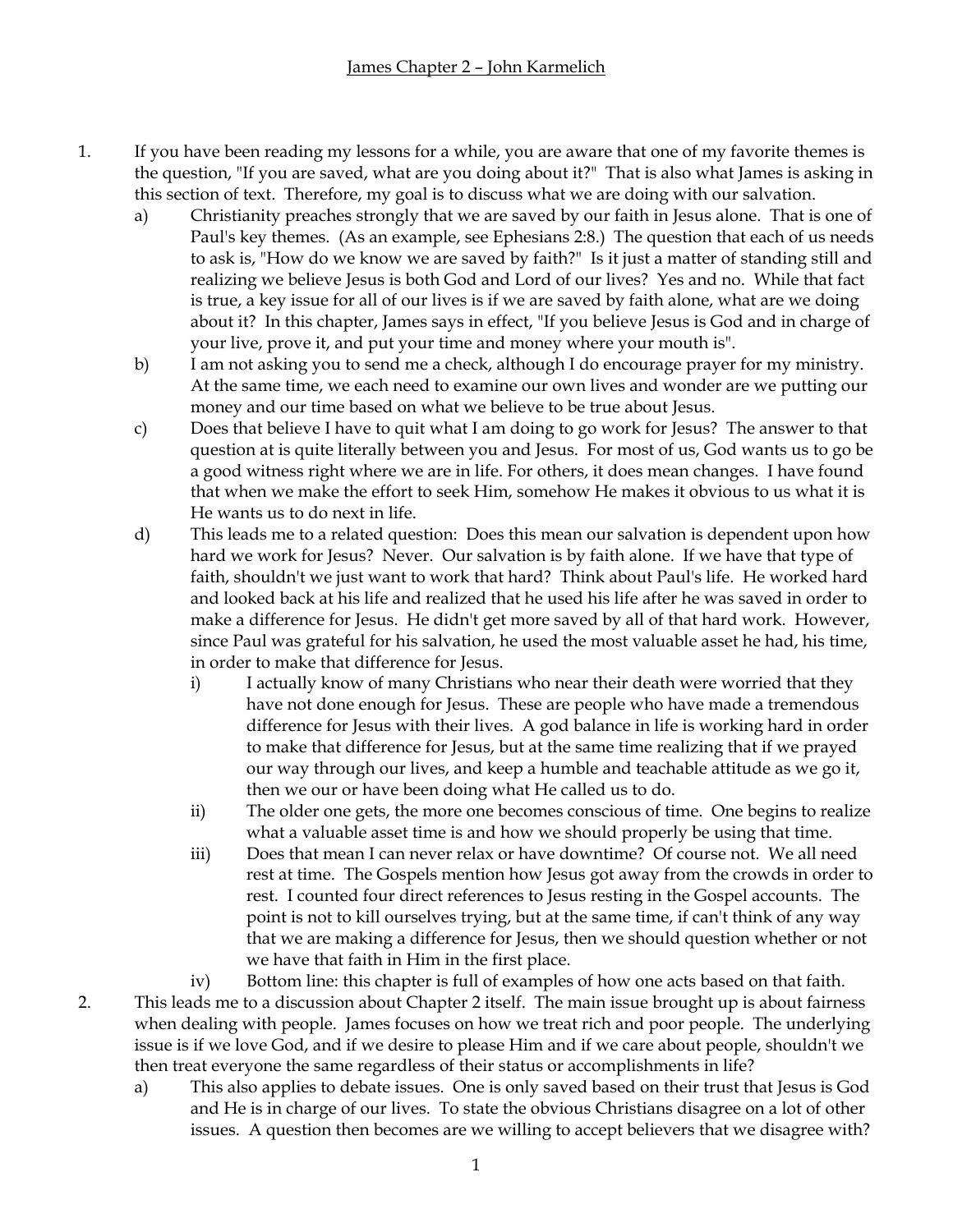- b) As an example, there was a fairly recently deceased prominent Christian who holds what is called the "post-tribulation view" of Jesus Second Coming. That view is essentially that believer's who are around in the final days before Jesus' return also live through what is known as "the great tribulation" with nonbelievers. My only point here is that this is an old debate issue within the Christian church. One's view on that issue should never be an excuse to disassociate with someone in church. That fairly well known teacher was not welcome in some churches because of that view he held and that disassociation is wrong.
	- i) The same question can be applied to Pentecostal Christians. I'm not talking about the type of church one goes to. The issue is about whether or not we are willing to accept as Christian brothers and sisters those who do worship God different ways than we do or hold a different view on some debatable issue than we do. This can apply to issues about race, looks or background. I'm not saying that there is not a proper place and time to debate issues. I'm just saying a true believing Christian should never be excluded from our "fellowship" based on debatable issues.
	- ii) That is why James brings up a rich versus poor debate. It is an easy for us to relate to as a prime example of treating all Christians the same regardless of status.
- c) Coming back to the chapter, if all it is, is saying, "Treat everybody fairly and put your time and money where your mouth is as a Christian", this lesson is done for the week. However, James is using that issue to point out how the evidence of our faith is what we do and that is his underlying point of the chapter. Speaking of which, time to start.
- 3. Chapter 2, Verse 1: My brothers, as believers in our glorious Lord Jesus Christ, don't show favoritism. <sup>2</sup> Suppose a man comes into your meeting wearing a gold ring and fine clothes, and a poor man in shabby clothes also comes in.<sup>3</sup> If you show special attention to the man wearing fine clothes and say, "Here's a good seat for you," but say to the poor man, "You stand there" or "Sit on the floor by my feet,"<sup>4</sup> have you not discriminated among yourselves and become judges with evil thoughts?
	- a) In order to explain these verses, it is best to start with where we left off in Chapter 1. To state what most of you already know, in the original text, there are no chapter breaks. James is writing this letter to Christians from Jewish backgrounds who are currently on the run for their lives as it was declared illegal to be a Christian at that time in Israel.
	- b) James main point is that if one is going to be good witness for Jesus, one has to do this in good times and bad times, and even when one's life is in danger. It just means one has to keep trusting in God in order to get through one's life. That belief that Jesus is both God and trusting that He is in charge of our lives helps us with our problems. What is more important is that despite whatever are our circumstances, James wants us to be a good witness to others around us. That is why this letter was written.
		- i) With that said, James topic of the moment is essentially how to be a good witness for Jesus. The specific topic of the moment is in effect how we act in church.
		- ii) Notice that James assumes that one can still go to a synagogue (or a church today) despite the persecution. James is assuming that wherever the readers of his letter are living at the moment they are in a safe enough place where they can still get together with other believers. Think about it this way: Even if their lives are still in danger, one wants to gather with others who are in the same predicament and that is why the issue is addressed of how one acts in church settings.
	- c) With that stated, the specific issue of this paragraph has to do with how we treat people that come into our church fellowship. Are we showing more kindness to those who by their appearance look wealthier than other people? One can apply this principal to any sort of bigotry one may have. In the history of United States, there were times and places where people of color or of questionable backgrounds where not welcome in to be a part of certain churches. The point of these verses is simply that all who want to worship Jesus should be treated the same.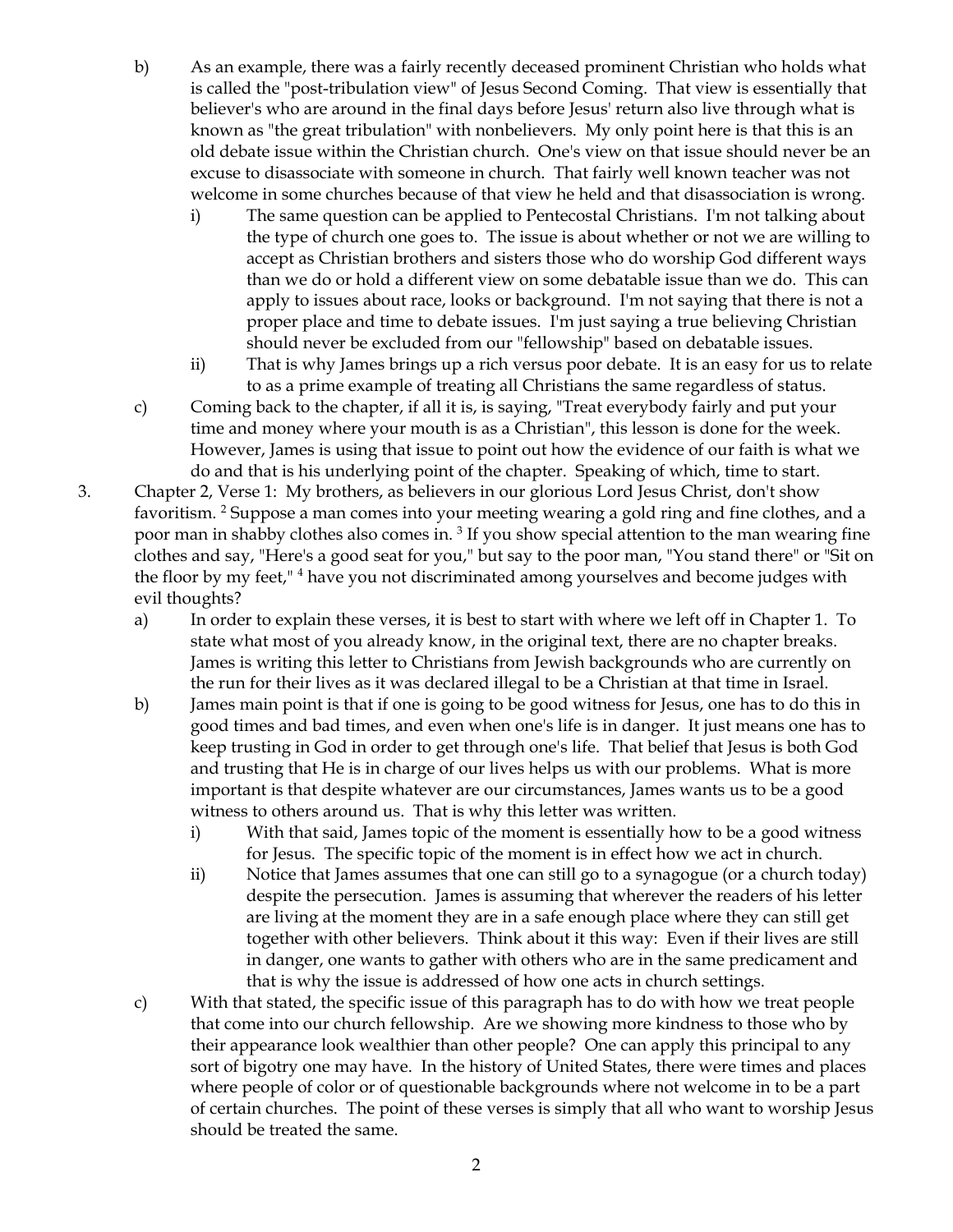- d) A little historical background might even be helpful for these verses. A traditional Jewish synagogue at that time did not have enough seats for everyone. Most people had to sit on the floor during a service. There were usually some seats saved for the important people. That is why James is saying don't save those seats for the well dressed and have the poor people go sit on the floor. To state the obvious, we need to treat all people the same when it comes to gathering together in church. I read that there was not much middle class at that time. One was either rich or poor. Therefore, when those who had money got saved, when it came to church, it was obvious who was who based on the way they dressed.
	- i) Even today in church settings, if one looks carefully, one can usually tell who is of better means by the way one is dressed or the car one drives coming to church.
	- ii) To state it another way, we as believers have enough problems as it is, bigotry just makes matters worse. That is why James in the first chapter makes the big point that if one has money, one needs to be humble about it and realize that all of one's blessings come from God. At the same time, if one is poor, one has to remember that one is eternally blessed beyond measure, which is the main topic of the first three chapters of Paul's letter to the Ephesians. The underlying point is whatever wealth one has in this lifetime may be a good thing in this lifetime, but it has no effect on our eternal destiny.
- e) For what it is worth, I have seen this problem surface in subtle ways in churches. I have seen people who smell badly issued to the back part of a church. I have also seen guests ushered to the front who appear to fit in with the crowd. A good sign of a healthy church is one where all are treated the same and just as importantly, guests are greeted with the same attitude no matter what they look like or what appears to be their background. That may seem like the obvious to most of us, but one would be surprised how often problems occur at such church settings.
	- i) I've been correctly taught that one of the most important times of a church service is the fifteen minutes before and after the service occurs. That is the time when we can say, greet a stranger or be helpful to someone in need. We can also just take a moment to say hello to someone we don't know very well. I've seen many times how the right or wrong thing said at those times effects people's lives. A nice little prayer to say before going to church is to ask God to use us to make a difference in someone's life around the time of that service. Remember that it is all about using His power and not our power to make a difference in the world, and includes the times before and after our church services.
- f) OK, I've beaten us all up enough over this issue. Time to move on.
- 4. Verse 5: Listen, my dear brothers: Has not God chosen those who are poor in the eyes of the world to be rich in faith and to inherit the kingdom he promised those who love him? <sup>6</sup> But you have insulted the poor. Is it not the rich who are exploiting you? Are they not the ones who are dragging you into court?<sup>7</sup> Are they not the ones who are slandering the noble name of him to whom you belong?
	- a) To explain these verses, it is best to give a history lesson about living under the Roman Empire at that time. As I stated earlier, there was not much of a middle class that lived under that empire. There was the rich and there was the poor. What made matters worse was that many of the rich exploited the Roman court system to steal from the poor. Many of those who had money and power would abuse that situation. When poor people could not afford to pay rent or taxes the poor were dragged before the courts to demand money.
	- b) Remember that roughly two thirds of the Roman world was slaves. They were not made slaves based on skin color, but simply a matter of where or how one was born. When the Romans conquered the world, they usually made slaves of those they defeated. Coming back to the idea of say, rent it is not like the people had a choice where they could then live elsewhere. They were forced to do what the rich demanded.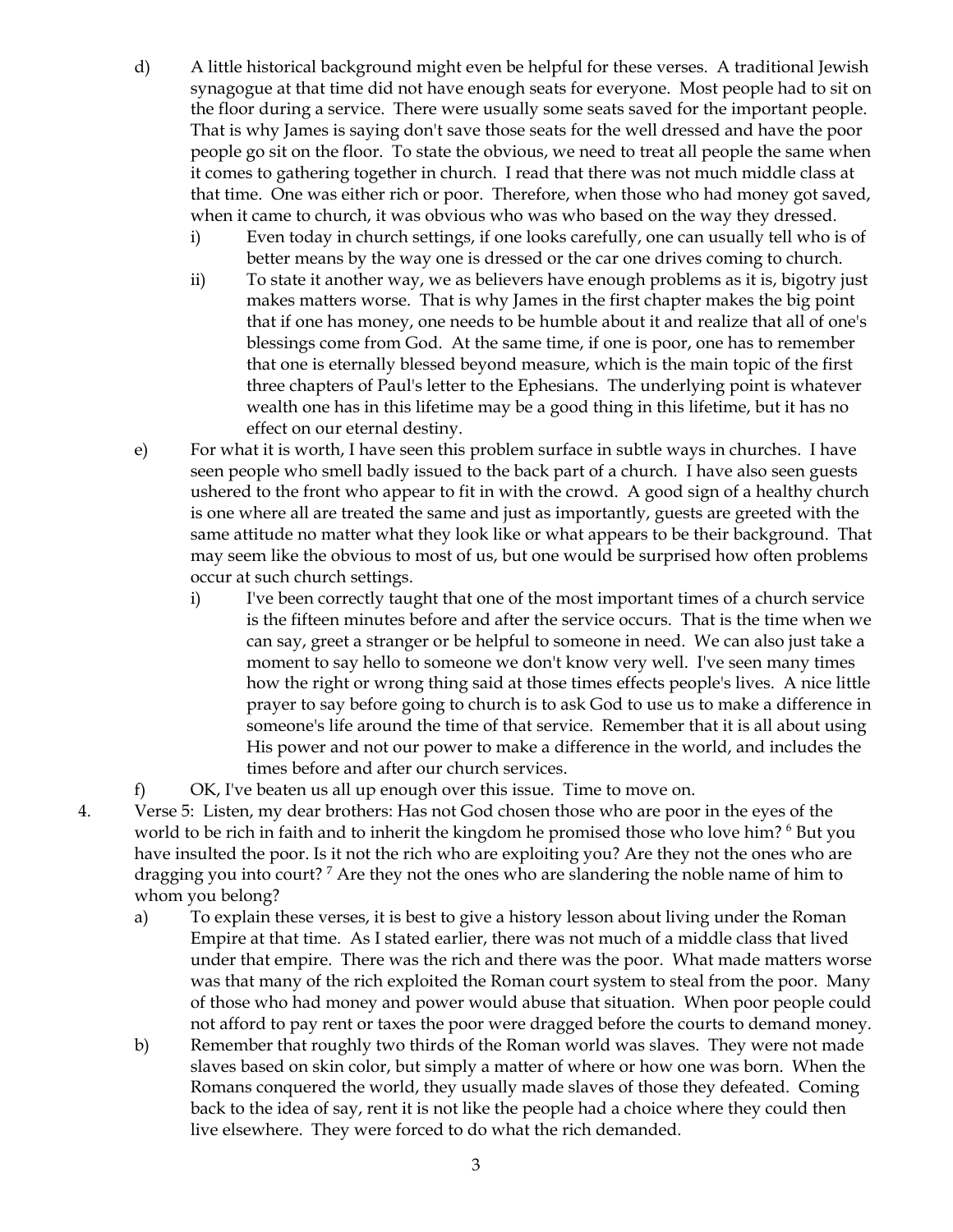- c) All of this leads back to how we treat people in church. There was hatred of rich families by many poor families and vice versa. Church is supposed to be a place of comfort and refuge from our regular lives. The idea of a church service is to help us collectively focus on God and help each other draw closer to Him. That is why James is beating it over our head in this section the importance of treating all people the same in these verses. James is well aware of the fact that a lot of injustice occurs in the world back then as it does now.
	- i) James is saying I can't fix the government, but I can discuss how we should treat other Christians in church settings. Also, let me (James) remind all of us how God sees rich and poor people. That is the essence of these verses. Even though James is in Jerusalem and Christian believers were scattered through out the area, word got back to James how Christians were not all treated the same in church settings.
- d) To paraphrase James, "why are some of you treating rich people better than poor people when it is those same rich people who are using the court system to take oppress you?" James is not saying to exclude any true believers from a church setting, but only to treat all believers the same. If anything, making those wealthier believers part of one's church setting might even help in how they are treated outside of the church if and only if they are treated the same as everyone else.
- e) I remember having lunch one time with a fairly wealthy client of mine at work. He told me the story of how he once met a famous televangelist. Once that televangelist sized up my client and determined that this man had no interest in God, the televangelist in effect walked away as he thought my client would not be of any benefit to him or his needs.
	- i) I am assuming that story is correct as it was told to me.
	- ii) My point here is simply that we need to be a good witness for Jesus to all people and not based on what they could eventually do for us. Our motives to do good works should only be to make a difference for God in this world.
- 5. Verse 8: If you really keep the royal law found in Scripture, "Love your neighbor as yourself," you are doing right. <sup>9</sup> But if you show favoritism, you sin and are convicted by the law as lawbreakers. <sup>10</sup> For whoever keeps the whole law and yet stumbles at just one point is guilty of breaking all of it. <sup>11</sup> For he who said, "Do not commit adultery," also said, "Do not murder." If you do not commit adultery but do commit murder, you have become a lawbreaker.
	- a) Speaking of tying the concept of treating all people the same in church as it applies to the concept of "putting our money and our time where our mouth is", that is what James is doing here in this section. In effect, James ends his example of treating rich believers and poor believers the same, by now discusses something called "the royal law". To explain further, I should first explain what is the royal law at this point.
		- i) First, we don't have to wonder what is the royal law. James himself explains what it is in the latter part of Verse 8. It is "Love your neighbor as yourself".
		- ii) If one searches the Old Testament for the term "royal law", it can't be found. Also remember the New Testament was not written yet. Therefore, James used a term that was probably common to Jewish Christians living at that time. Let me explain why he probably used that term here in these verses.
		- iii) To explain, first remember that the most important law in the Old Testament is in effect "the Lord our God is one" which is from Deuteronomy 6:4. Jesus Himself quotes it as being the most important law in the Old Testament. Then Jesus said the second most important law is that one should love one's neighbor as oneself. (See Mark 12:31.) That second law is not part of the 10 commandments, but it in Leviticus 19:18. Maybe James knew that Jesus did consider these two laws to be the most important and that is why he refers to the second one as "the royal law".
		- iv) Before I can discuss how these laws are relevant to James' point about treating all people fairly, it is probably important to take a few moments to discuss why this royal law is significant to Jewish people and why it should be to us as well.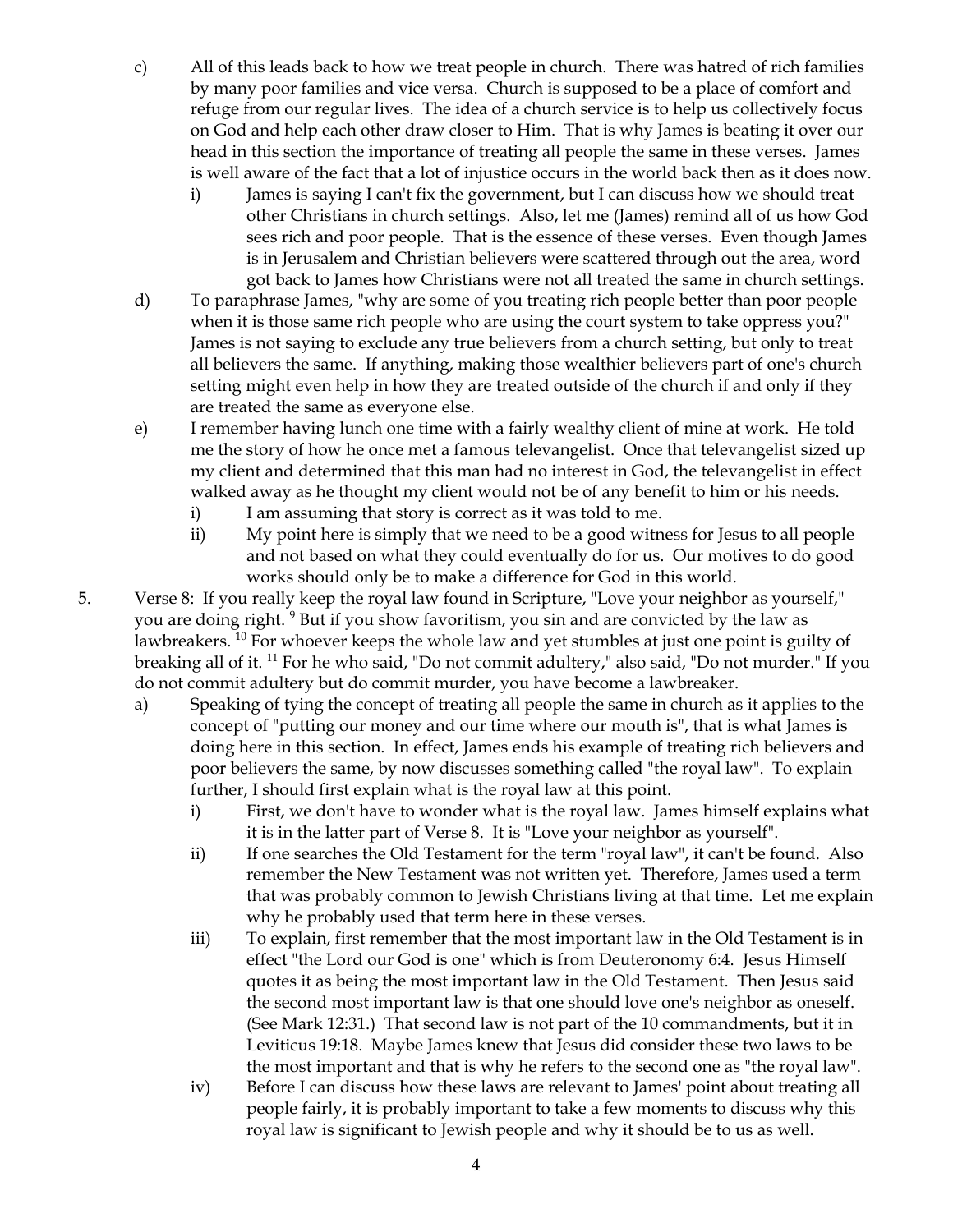- b) Before I do that, let me first discuss the classical question of how can Jesus be God, when Jesus Himself said "Our Lord God is one". That is a great question. A Jewish title for God is the transliterated word "Elohim". That is the plural of the Hebrew word "El". To use a classic bible example, in Genesis 1:26, God says let us (Elohim) make man in our image."
	- i) That leads to the question of who was God talking to in that verse? If one answers angels, my response is how can angels make man? Whoever God was talking to did have the ability to make man and make him in our (plural) image. My point is simply that Jesus was part of the "one" that is part of the Old Testament verse that says that "Hear O' Israel the Lord our God is one" from Deuteronomy 6:4.
- c) The next question is why the royal law of "Love your neighbor as yourself" so significant that James calls it the royal law? The answer is that in effect all of the Old Testament laws hang on the principal that we are to worship God and no one else, and treat our neighbors (those in our sphere of influence) the same as we would treat ourselves. To put it even in a simpler phrase, "Love God and love others". If one goes through all the Old Testament laws, one realizes they are all in effect based on those two principals.
- d) OK then, but aren't Christians living by faith and are not under the law? Of course. The classical question and the one James is bring up here is "What are we doing with that faith in God?" James is not in any way implying that we are saved by our good deeds. What James is saying is the only way another person can tell if someone has faith in God is based on how they treat other people.
	- i) To put it another way, one does not have to learn all of those Old Testament laws in order to be a good Christian. However, our faith in Jesus as God and as the one who is Lord (in charge) of our lives should naturally lead to learn more about how we act on that faith and how we treat other people.
	- ii) Considering how much time I spend teaching the Old Testament, I suppose I must think pretty highly of it. ☺ I have discovered that the secret to studying the Old Testament laws is to study them from a New Testament perspective. That is what I strive for in all of my lessons on those books. It is also about realizing that the only way we can have the ability to obey those laws in the first place is through God's power (which is also called the Holy Spirit) and not by our own will power.
- e) Believe it or not, all of this does lead me back to the text. The key point of this section is not that one has to obey all of the Old Testament laws in order to be saved. The point is that because we are saved by our faith in Jesus, we just want to do something about that faith. That leads to James "Royal Law" of loving our neighbors (those who are within our sphere of influence) as much as we love ourselves.
	- i) So why is loving others so important? I'm convinced that the greatest growth in the Christian church occurs when we love someone into the kingdom. When we care more about the lives of others than our own lives is the moments when we are the best witness for Jesus. Does that mean we will never make mistakes? No. It just means that when we act that way, people see us differently. A natural instinct is to do and care what is best for us. When we consciously make the effort to put others first, it makes other people realize that we do care about their lives and that makes us a better witness for God.
	- ii) In summary, James makes the point that we as Christians should want to obey the "Royal law". We should do that obey that law to prove our value to God, but just because we have faith that He is guiding our lives. James then comes back to the example of showing favoritism by treating rich people differently then how we treat poor people. To state the obvious, sin is still on the books for Christians even after we accept Jesus as complete payment for our sins. James' key point here is that we should still desire to please God based on our faith in Him, not to "earn points" by trying to be obedient to the royal law let alone all of the laws.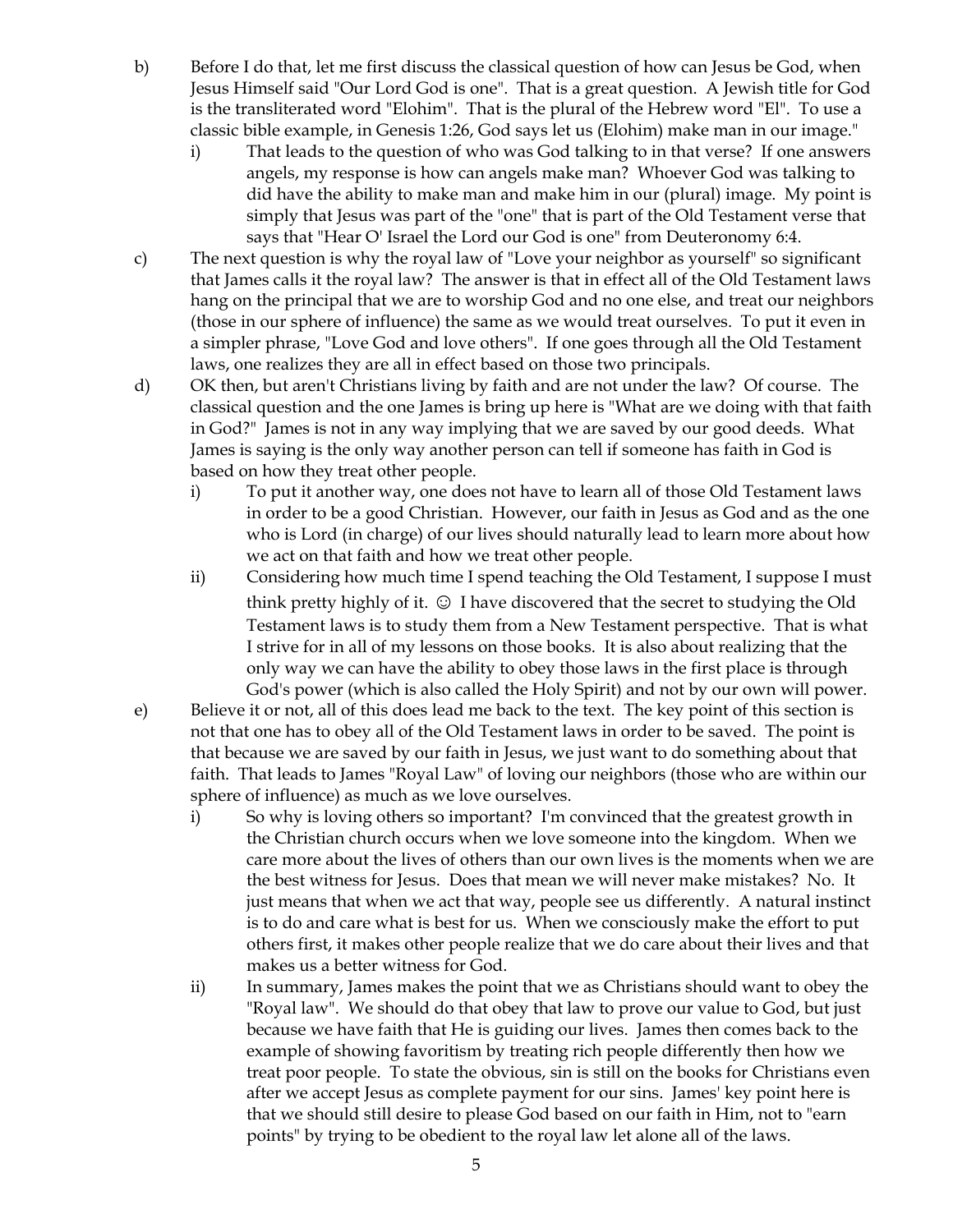- f) If one gets the impression that the only thing James cares about in this section is how we treat other Christians, one needs to read these verses again. Verse 10 states that if we are guilty of breaking one law, then we are guilty of breaking all of the laws. Does that mean that all Christians or even say, all people are guilty of breaking every law listed in the Old Testament? Of course not. The issue is not how many laws did we break. The issue is, are we "perfect" before God?
	- i) A classical debate in Christianity is whether or not all sins are the same. To use a simple example, does God consider a parking ticket the same as murder? I admit, I would be disappointed in God if He treated both the same. That is why I believe there are two separate issues involved here. The first is that God, by definition is perfect and He requires that we be perfect as in perfectly forgiven to be with Him forever. That is why I emphasize so much the issue of Jesus paying for all of our sins, past present and future. Being perfectly forgiven means just that, and now we can spend our eternities with a perfect God because we are perfectly forgiven.
	- ii) That leads me to something that Jesus Himself said. When He was on trial before Pontius Pilate, Jesus said in effect that the group that delivered Him to you (Pilate) is guilty of the greater sin. (That is taken from John 19:11.) No matter whom Jesus was talking about to Pilate, Jesus is literally making the statement that someone or some group is guilty of a greater sin than someone else. That means that God does not view all sins the same if we accept Jesus' words as fact.
- g) So how do I reconcile Jesus use of the term "greater sin" with the idea that James teaches that if we are guilty of breaking one law, then we are guilty of breaking all of them?
	- i) One way to look at it is to remember that all sins are forgivable except for the sin to deny Jesus as God. When Jesus made that statement to Pilate, the people who put Jesus on trial literally denied that He was God, which is why the Jewish high court sentenced Jesus to death. Pontius Pilate was deciding whether or not to actually end Jesus life on earth, but he didn't judge Jesus claim to be God. That is why Jesus could claim that the sin of the group that denied His deity was a greater sin than Pilate's just judging whether or not Jesus should live or die.
	- ii) My point is the way God punishes us for sins is often to allow us or make us suffer now for the consequences of that sin. There is an old Christian saying that we are not allowed to get away with anything. That means in effect that God loves us too much to let us get away with sin and an appropriate punishment usually occurs.
	- iii) However, eternal judgment is a separate issue. That is why James is preaching the concept that if one is guilty of breaking one of God's laws, then in effect we are then guilty of breaking all of them. James is talking about God's standard of being perfect, which is perfectly forgiven in our judgment before Him.

h) OK, after spending two pages on these three verses, I'm convinced it is time to move on.

- 6. Verse 12: Speak and act as those who are going to be judged by the law that gives freedom,  $13$ because judgment without mercy will be shown to anyone who has not been merciful. Mercy triumphs over judgment!
	- a) The first thing I need to discuss here is the phrase "the law that gives freedom". What is James talking about with that phrase? Reading this idea in context it has to be that God does forgive our sins. It is about knowing one is forgiven if one asks for that forgiveness.
		- i) To state it another way, we are trusting in God's complete payment for our sins, so in effect we are free to do what we want. As one of my old pastor's used to say, I am free to sin all I want. The issue is, how much do I want to? I believe that is what James meant by the "law that gives freedom".
	- b) I believe James is saying we should judge other people realizing that God can and does forgive other's sins if they believe that Jesus has forgiven them just as He has forgiven us. This is a concept that Jesus taught Himself and it would be best to describe that quickly: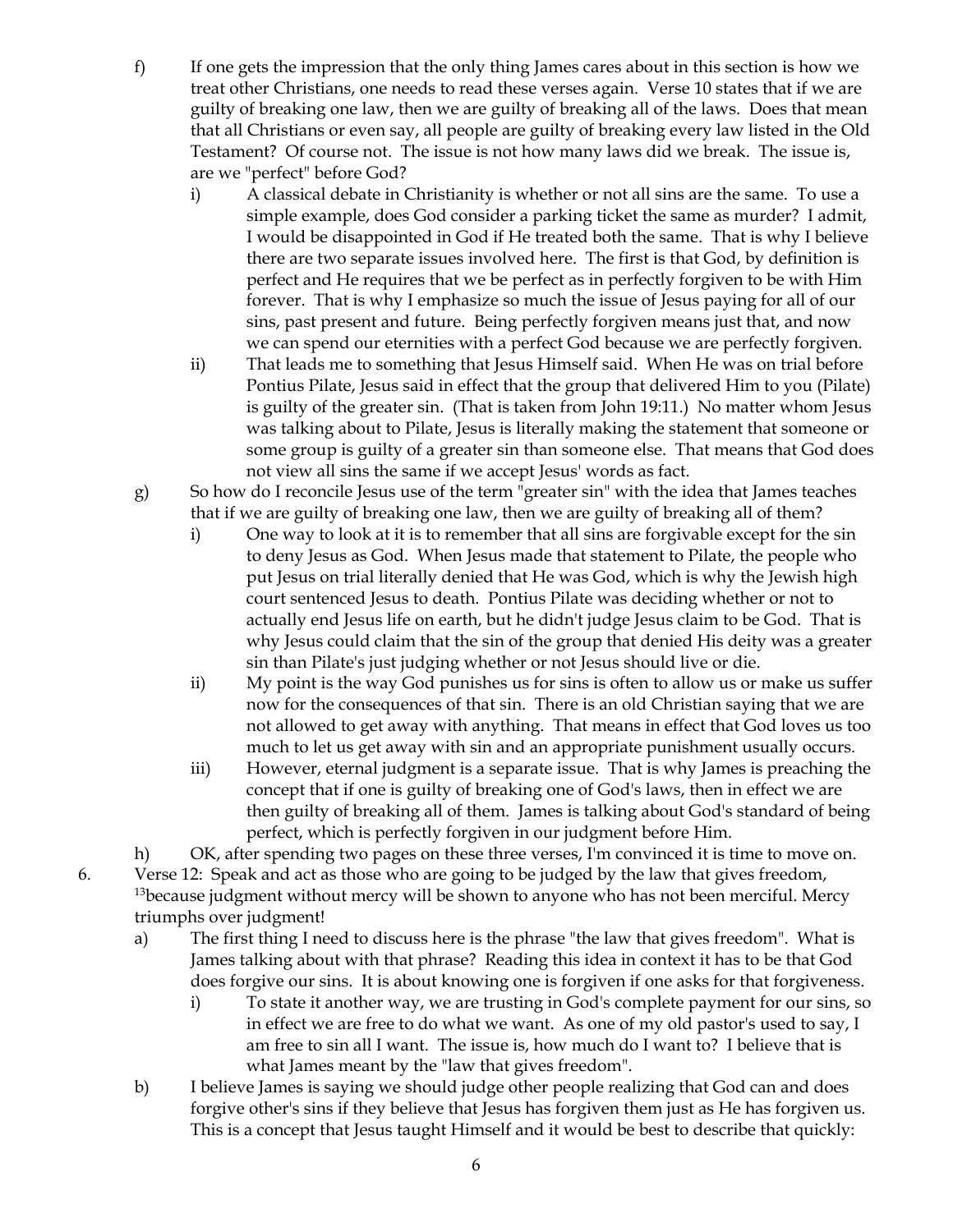- c) To use a classic example that most of us are familiar with, in the Lord's prayer, Jesus said to forgive one another as God has forgiven us. That in effect is what James is saying here in these verses. That is "don't be tougher on others than God is on you." Remember again that James is writing to people on the run for their lives for the crime of being a Christian. I'm sure a lot of Christians at that moment in time have a lot of anger at those people who want them dead or are trying to kill them. James is saying in effect, "If you believe that God has forgiven you of your sins, then you better forgive those who are after you."
	- i) That leads to the topic of why should we forgive those who hurt us? What if that pain is legitimate? What if the person who hurt us really had bad motivations? The point is it doesn't matter. As long as we don't forgive them, we are hurting ourselves and not them. Jesus encourages us to forgive others not that say, the guilty won't be punished, but just so we can let go of how we have been hurt.
	- ii) Many years ago, I had someone stole a lot of money from me. The way I let go of that pain was to pray for that person daily. Over time, I did forgive him. If I ever see him again, I still want to him pay for that crime that he committed, but that is a separate issue from forgiving him for what he did. I no longer hold on to any pain from what that person did to my wife and myself.
	- iii) Let me try this concept another way: What if I am permanently injured due to the sin or crime of another person? Do I still have to forgive them? Ask yourself if the person who did that to you is suffering due to your hatred? Of course not. Again, that is a separate issue from having someone, say go to prison for a serious crime.
	- iv) The issue of forgiveness is about letting go of how others have hurt us in order for us to move on with our lives. Yes it takes time, but also, it can be done and Jesus said it starts with praying for the well being of that person who did that to us.
- d) So what does any of this have to do with these verses here in James? Everything. When James says that "mercy triumphs over judgment", James is talking about forgiveness being a more important concept than getting revenge. The person who hurt us may or may not suffer in this lifetime for what they did. However, having mercy on them, which is about forgiving them, gives us internal peace and makes us a better witness for Jesus. If one can remember that concept alone, one gets a key point about how Christians should live out our lives during times of difficult circumstances.
- e) With that said, I believe James is now ready to preach to us some more.  $\odot$
- 7. Verse 14: What good is it, my brothers, if a man claims to have faith but has no deeds? Can such faith save him? <sup>15</sup> Suppose a brother or sister is without clothes and daily food. <sup>16</sup> If one of you says to him, "Go, I wish you well; keep warm and well fed," but does nothing about his physical needs, what good is it?  $17$  In the same way, faith by itself, if it is not accompanied by action, is dead.
	- a) We are now back to the main issue of this chapter about "faith versus works". What he is saying in these verses is in effect, "What good is having faith if you aren't doing about that faith?" James uses the illustration of telling a hungry and naked person, "Go be well" and not do anything to actually help out their condition.
	- b) So is James saying we should give away all we have to help the poor? Is James arguing for some sort of socialist system, where distribution should be equal to all people? In both cases, the answer is no. The issue is not about what we should be forced to do, but what we should just want to do. It is like when I said earlier, Christians are free to sin all they want to, the issue is how much do we want to? The same principal applies to helping a person in need. We don't have to, but if we have faith that Jesus is God, we should want to help out someone we see is in need.
	- c) Let me quickly end the argument that James wants some sort of socialistic system where all people are to be equal with "stuff". One of the 10 commandments is not to steal from others. If God is against stealing then He is in favor of private ownership of stuff.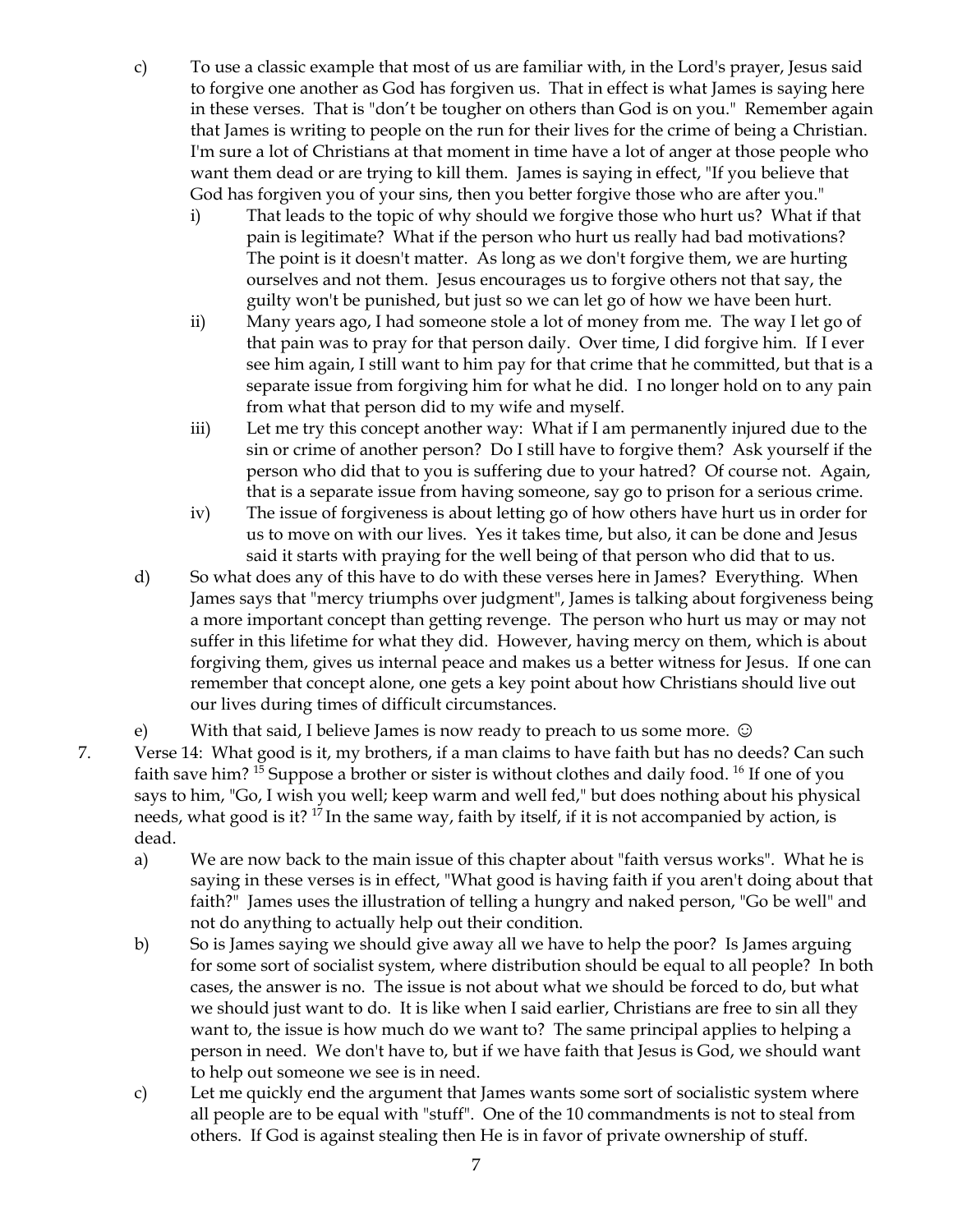- d) My point is that James is saying we should care about helping others because we of some sort of guilt trip or because we are being forced to. It is just something we should want to do in the first place. It is how we prove our faith.
- e) Now let's think about this in context of James' readers who are on the run for their lives again for the crime of being a Christian. One would think that the natural thing to do is to hang on to what we have as our lives would be in danger at that moment. James is saying to us, that God knows our situation and He does not desire that we too, be starving and without clothing. That means if we trust that God is going to provide for our future, we have to trust that He will, period. It means having the heart to care about others, even at those times when our own circumstances may be difficult.
- f) In summary, James is not saying, "give away all you have so you can be equally poor with the person you are trying to help". Instead he is saying the best way to live the Christian life is to show one has faith by putting our money where our mouth is. So does that mean I give money to everyone who asks? No. I try to use good judgment and trust God about who to help and when to help them.
- g) In effect, James is asking the question, how do we know we are a believer? We can claim to have faith in our trust in Jesus, but how does anyone else know that? It is only by our actions where we can be a witness to others around us.
- h) Well I may be done beating this point to death here, but James is not through with us yet.
- 8. Verse 18: But someone will say, "You have faith; I have deeds." Show me your faith without deeds, and I will show you my faith by what I do.
	- a) Suppose someone walks up to us and says in effect, "I am a good person and I help others, but I still don't believe Jesus died for my sins." How do we respond to that? Remember that the issue is not how good we are as a person, the issue for salvation is about whether or not we are perfect before God. This comes back to the misconception that God grades us on a curve. A perfect God can have no tolerance for sin whatsoever. Someone may be a good person and do good things. However, God doesn't say, our good deeds outweigh our bad deeds when it comes to spending eternity with Him. I know that because I accept the idea that God is perfect. If He is perfect, He must be perfect in judgment as well as be perfect in forgiveness. That idea of "perfect in judgment" means that He can't eternally judge us on some sort of "curve system".
	- b) That leads to the other issue that one can draw from this verse. That is the question I've been beating over all of our heads of how do we know if we are saved? We can't read other people's minds. All we can do is judge people's actions. That is why James makes the fairy famous statement of "I will show you my faith by what I do". The issue is not about proving to God we have faith. The issue is about proving to others we have faith.
		- i) So why would we want to or have to prove our faith to others? That comes back to Jesus mission statement for all Christians. The short version is that Jesus did command all believers to go into the world and make disciples of all nations. (See Matthew 28:19.) We can't do that unless we are proving our faith by good deeds.
		- ii) Remember that to be saved in effect requires two things: The first is to believe that Jesus is God and He died for our sins. The second is to accept the idea that Jesus is in charge of our lives. I based that idea on Romans 10:9. If we do believe Jesus is in charge of our lives, then we should want use our lives to make a difference for Him. That means showing our faith by being a good witness to those around us, including believes and potential believers.
		- iii) Coming back to the idea that James' audience is on the run for their lives. James is saying in effect that is no excuse for not being a good witness for Jesus and doing works in order to prove one's faith to others around us. Now consider the idea that if we are not in danger of our lives for being a Christian, why would we think that Jesus expects any less of us than He does of those on the run for their lives?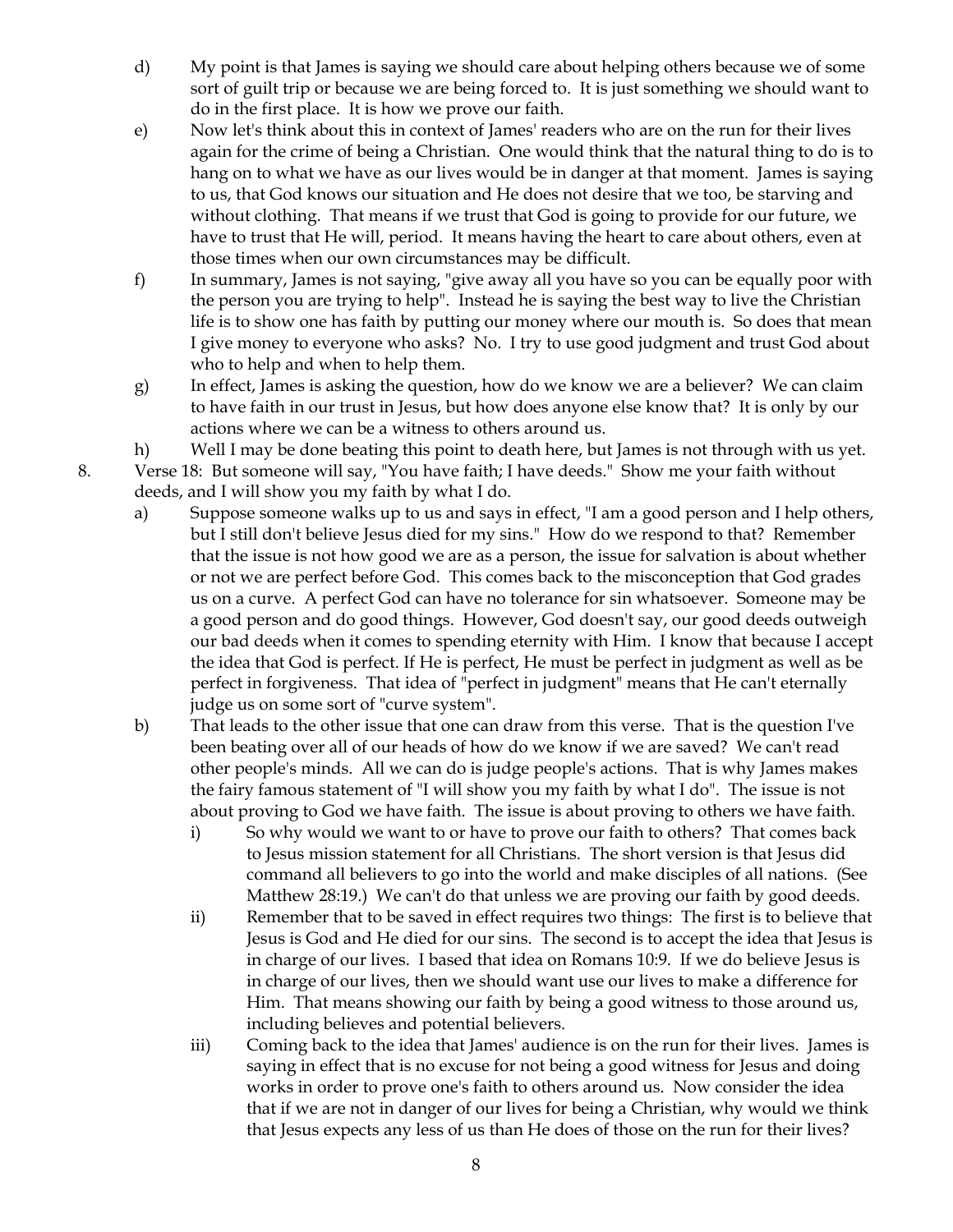- c) So John, are you giving us a guilt trip to work harder for Jesus? The answer to that comes back to the idea of using our lives to make a difference for Him. Of course all of us need our times to relax and do other things. My point is that if there is no evidence one can see that we are making a difference for Jesus, then one can question our faith. That is what this verse is trying to get across. With that bit of guilt stated, James is now going to go on and give a strange bit of proof how we should treat our relationship with Jesus.
- 9. Verse 19: You believe that there is one God. Good! Even the demons believe that--and shudder.
	- a) I'm going to assume for the moment that those of you reading this study do believe that demons are real. If you don't believe in their existence, that requires a whole different set of arguments to go over. The question to ponder for the moment is in effect do demons believe God exists? I would argue yes that they understand that God created them.
		- i) So if demons believe God exists, how are we different from them when it comes to the issue of having faith in God? In fact the last word of Verse 19 says shudder. That means they get nervous at the concept of considering God's judgment.
		- ii) The difference between believers and demons with regards to God's existence is that those demons don't want God to rule over their lives. If we claim to have the faith that Jesus not only died for our sins but also that He rules over our lives, then we are going to want to do something about that faith, and that is James' point.
	- b) That leads me back to the question of why do demons exist in the first place? Why would God create Satan and a legion of demons if God knew they would rebel against Him?
		- i) The answer is, that the existence of those demons gets us to stick close to God. The idea is that we don't have the strength or power to overcome those demons by our own willpower. However, trusting and having faith in God gives us the power to overcome anything that such demons can do to us.
	- c) So why did those demons rebel against God if they believe He exists? The same reason most people rebel against God. The idea is that most people do believe He exists but they don't want to submit their lives to Him. That is probably why those demons turned from serving God and that is why they encourage us to turn away from Him.
		- i) This also comes back to the idea that if we believe our world began at one time, it is also going to have an ending one day. Those demons realize that if this world is going to end one day, then God is going to judge them too, for not being obedient to Him. That is why the biggest goal of demons is to delay as long as possible our world from coming to an end. That is why they work as hard as we assume they do, in order to keep people from becoming believers in the first place and keep believes from being good witnesses for Jesus.
		- ii) That is also why we have to depend upon God's power to overcome such forces. If we believe God is perfect, then He must be more powerful than what He has created, including such demons. Therefore, we rely upon His power and not our own willpower to overcome such forces that we can't see or usually sense.
	- d) OK, enough about explaining the purpose of demons. It is time for James to get back to chewing us out collectively on the issue of not having deeds to go with our faith.
- 10. Verse 20: You foolish man, do you want evidence that faith without deeds is useless? <sup>21</sup> Was not our ancestor Abraham considered righteous for what he did when he offered his son Isaac on the altar? <sup>22</sup> You see that his faith and his actions were working together, and his faith was made complete by what he did. <sup>23</sup> And the scripture was fulfilled that says, "Abraham believed God, and it was credited to him as righteousness," and he was called God's friend. <sup>24</sup> You see that a person is justified by what he does and not by faith alone.
	- a) James ends this section of his letter by giving two examples of faith and works. The first is the common ancestor to all Jewish people, Abraham. The second is a minor character from the book of Joshua. We will get to that second character in a bit. The point of this text is to discuss how Abraham was saved by his faith and how he demonstrated it.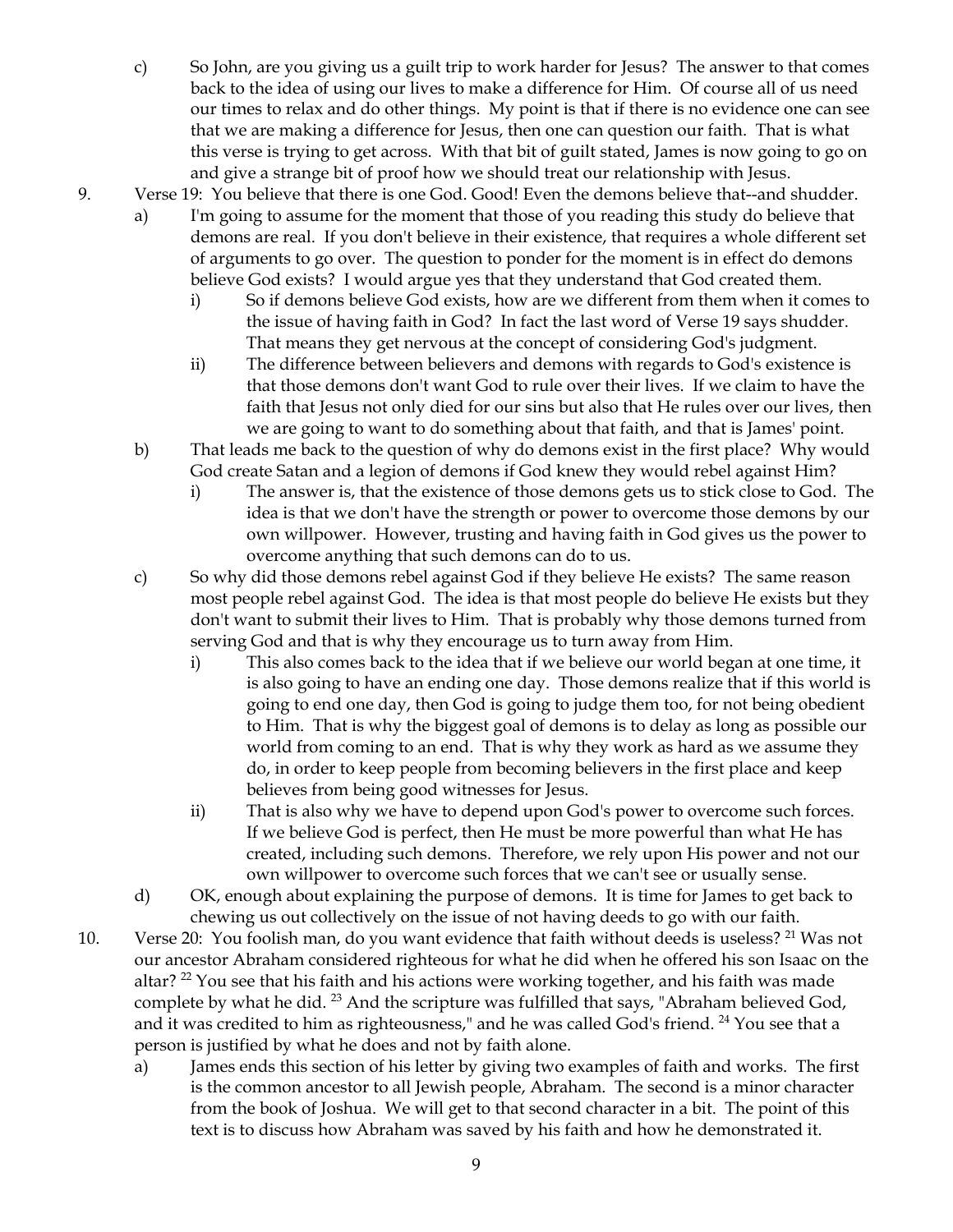- b) Let me review a couple of key points about the life of Abraham here as it relates to this text. In Verse 23, God called Abraham "righteous" because he believed in God. The idea is that Abraham was saved because he had faith that God exists and trusted in that God in order to guide his life. Many years after that statement that God declared Abraham to be a righteous man, is when Abraham was willing to offer up Isaac at God's request.
	- i) The basic point is that because Abraham believed in God, Abraham was willing to do what God requested him to do, which was to offer up his son as a sacrifice.
	- ii) Was Abraham saved by faith alone? Yes. Did Abraham demonstrate that faith by his willingness to offer up his son? Of course. The point is again that our works do not save us, but if we do have faith, our works will naturally follow that faith.
	- iii) Before I move on, let me discuss why Abraham was willing to offer up His son in the first place. In effect, God was asking Abraham, "Do you love Me as much as the pagan's around you love their false gods?" I say that because it was a common practice in that culture to offer up one's own children to one's god in order to show that one trusts in that false god to bring one more children.
	- iv) That story is also significant in that the same location where Abraham offered up his own son is the same place where God offered His son for our sins. I am also convinced that Abraham understood that "God had a problem". That is because God promised Abraham many years earlier that he would have many descendants through his son Isaac. Therefore, if God wanted Isaac dead, then Abraham knew that God had to resurrect Isaac in order to keep that promise. That is also why the story of Abraham offering Isaac is a great illustration to use when explaining to others how the story of Jesus resurrection is predicted in the Old Testament.
- c) Coming back to James, I believe his related point is that our faith builds over time so that we can grow in our trust in Him and grow in our works based on that trust. To be honest, if we accepted God's existence and offering our only child all on "day one", that would be too much for most of us to accept. That is why there was a long period of time between the time Abraham was first called righteous for believing in God and the time that he had to actually go through the ritual of offering up Isaac as God commanded.
	- i) My point being is that if one feels that one is too scared to do things for God, then the idea is to keep on trusting in Him and He does build up our faith over time. As our faith builds, so are works just naturally follow.
	- ii) I believe it was Billy Graham who first said that the concept of faith and works is like breathing. If one has faith, it is like taking air into our lungs. If our lungs are full, then we just naturally want to let it out.
- d) Ok, last set of verses and we can wrap this up for the week.
- 11. Verse 25: In the same way, was not even Rahab the prostitute considered righteous for what she did when she gave lodging to the spies and sent them off in a different direction?  $26$  As the body without the spirit is dead, so faith without deeds is dead.
	- a) Remember how I said that James ends this section by listing the common ancestor to all of the Jewish people (Abraham) and a fairly trivial bible character as examples of faith? In these two verses, we get that second character. Let me give her background first:
		- i) The book of Joshua was mostly about how the Jewish people first conquered the Promised Land. The idea behind that book is how we grow in our faith in God by learning to trust Him one step at a time. As I like to preach, the Promised Land is not about heaven, but about learning to trust God with every aspect of our lives.
		- ii) Anyway with that said, the first city that the Israelites conquered was a city called Jericho. Before the city was conquered, Joshua sent two spies to check out that city. Those two spies were given a place to hide by a prostitute named Rahab.
		- iii) Apparently the city of Jericho's guards were keeping their eyes on the Israelites and figured out some spies had worked their way into their city.